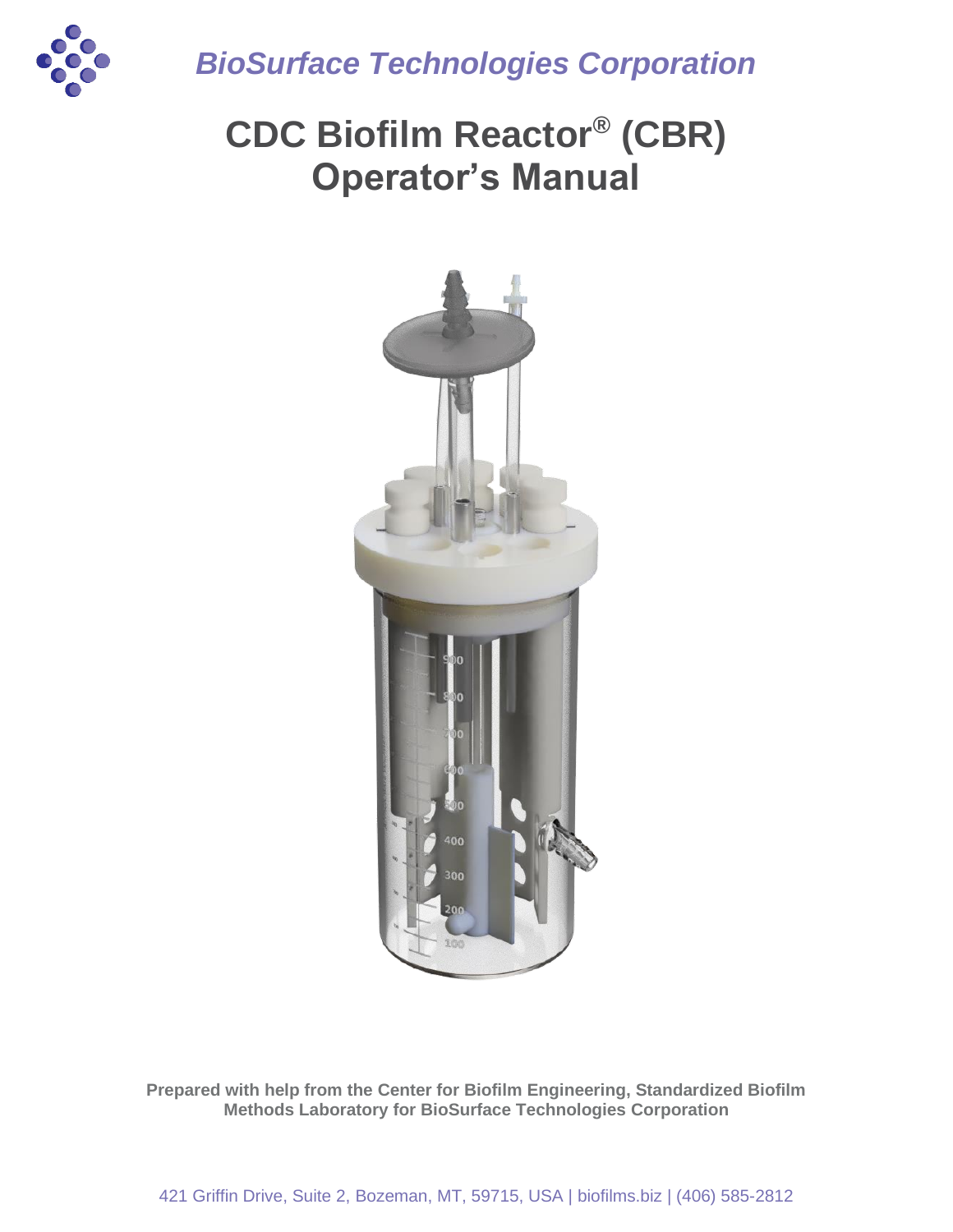# **Contents**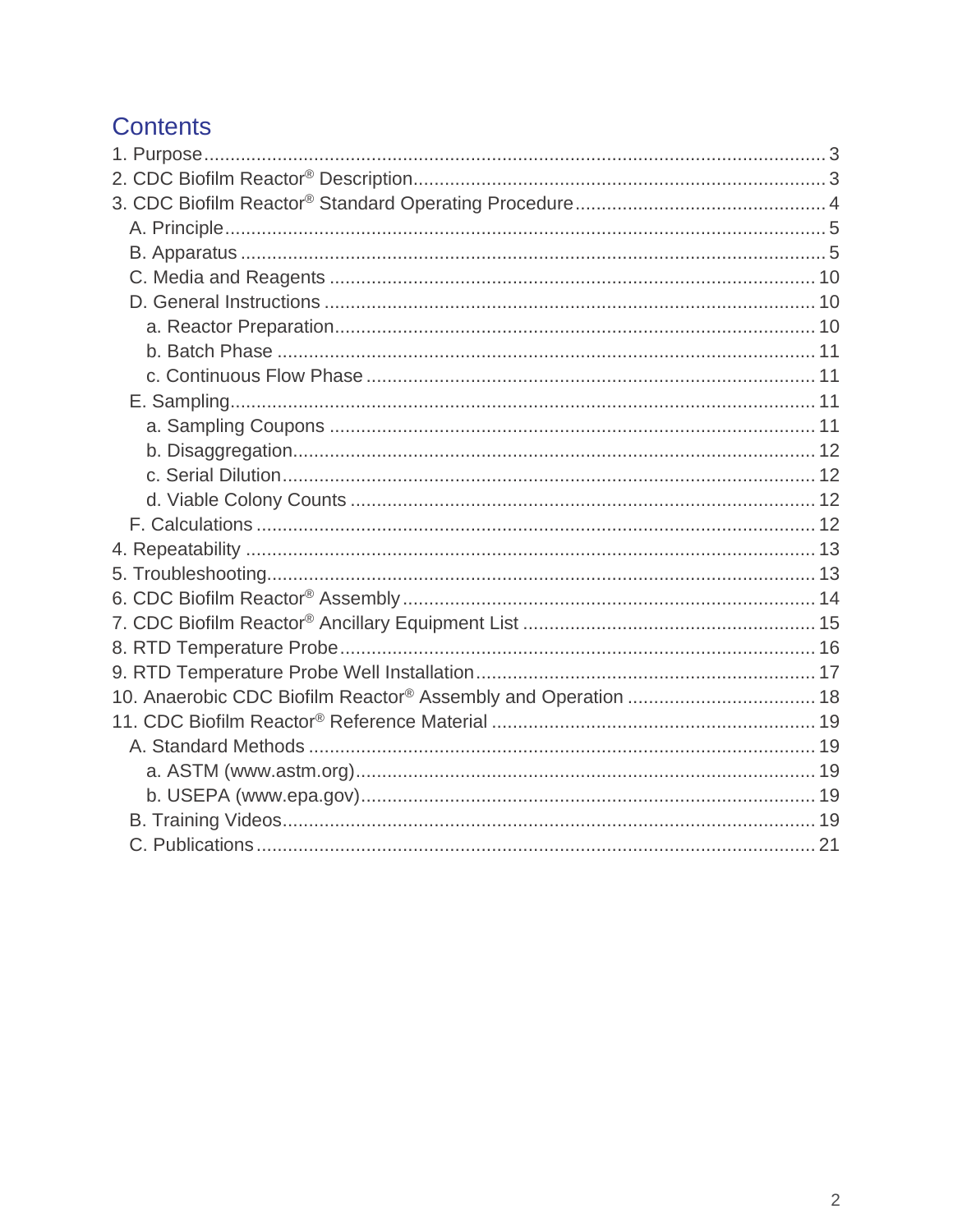### <span id="page-2-0"></span>1. Purpose

The CDC Biofilm Reactor Operator's Manual is intended to serve as a guide for researchers interested in growing a laboratory biofilm under high shear conditions. It is the responsibility of the user to be familiar with basic microbiological concepts and techniques. Although a specific method is presented in the manual, the CDC Biofilm Reactor is suitable for modeling many different environments. Laboratory biofilms are engineered based upon the dynamics in the reactor where they grow. No one biofilm is better than any other, although one reactor may be a better choice for modeling a particular environment. It is the responsibility of the operator to choose which reactor best suits their research needs.

# <span id="page-2-1"></span>2. CDC Biofilm Reactor® Description

The CDC Biofilm Reactor (CBR), Figure 1, is a one-liter vessel with an effluent spout at approximately 400 ml. Continuous mixing of the reactor's bulk fluid is provided by a baffled stir bar that is magnetically driven. An UHMW polyethylene top supports eight independent rods. Each rod houses three removable coupons (biofilm growth surfaces) for a total of 24 sampling opportunities. The coupons may be constructed from a variety of materials, for example: polycarbonate, porcelain, mild steel, stainless steel, PVC, vinyl, glass, etc. The coupons experience a consistent high shear from the rotation of the baffled stir bar. A researcher may vary shear by altering the baffle's rotational speed. The CBR operates as a continuous flow stirred tank reactor (CFSTR), meaning nutrients are continuously pumped into and flow out of the reactor at the same rate. A CFSTR offers the following advantages:

- the bulk fluid (all the fluid in the reactor) is assumed to be well mixed (no gradients)
- the surfaces within the reactor experience fluid shear (force opposing flow) from the mixing,
- the reactor can achieve steady state conditions which eliminates all terms that depend upon time in the mathematical representation of the reactor. This simplifies the mathematics necessary to calculate the reduction in biofilm accumulation as a result of a treatment,
- the residence time (time for one reactor sized volume of liquid to flow through the reactor) in the reactor is easily adjusted to select for biofilm growth for various species of bacteria,
- the nutrient feed may be specified and adapted for various bacteria or conditions (for example to represent a swimming pool environment or the white water associated with the paper industry),
- a portion of the reactor's effluent (waste) may be recycled back into the reactor or become the feed of a second reactor,
- with simple modifications, a CSFTR can be operated anaerobically (without oxygen). This increases the number of relevant environments that can be modeled using this design.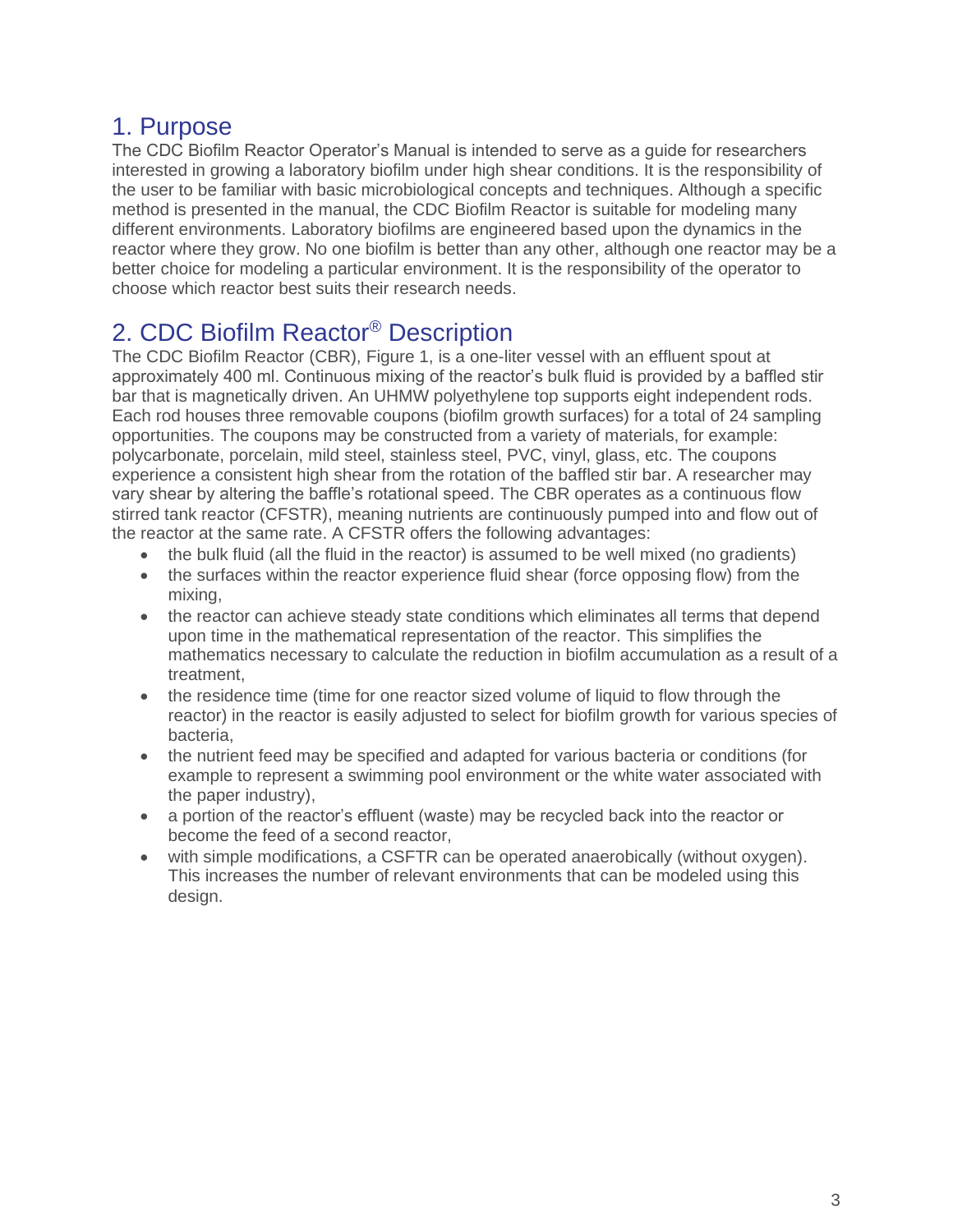In addition to the list of advantages above, the CBR offers additional advantages:

- the biofilm growth surfaces (a.k.a. coupons) are interchangeable with a current reactor that BioSurface Technology manufactures and sells,
- 24 sampling opportunities,
- removable rods that allow for intermittent removal, control and treated data from the same reactor, and
- a baffled stirrer provides for consistent shear across all the coupons.



**Figure 1. Picture of the CDC Biofilm Reactor.**

### <span id="page-3-0"></span>3. CDC Biofilm Reactor® Standard Operating Procedure

The CBR was designed as a flexible reactor system, meaning that it can be easily adapted to model a variety of conditions in the laboratory. The following standard operating procedure (SOP) is just one suggested use. Operators are encouraged to modify the protocol to model the most appropriate biofilm for their research needs. A series of notes are included in the SOP that alert the operator to situations where special care must be taken.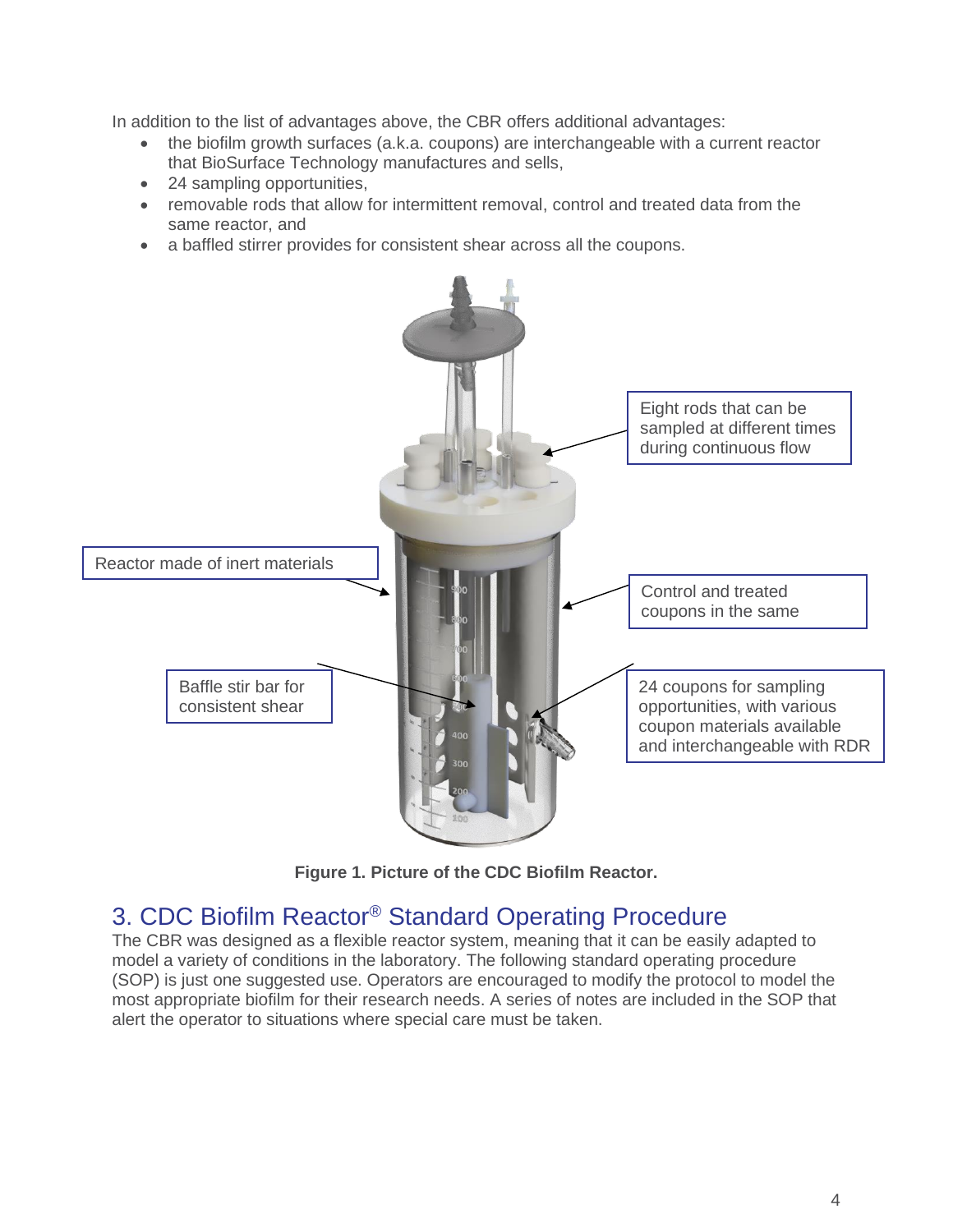*Caution: All microorganisms should be handled according to safety recommendations for each individual species of microorganism. Decontamination of all media and equipment used during experimentation is required prior to disposal of media or re-use of equipment. It is the responsibility of the operator to inform themselves on these techniques.* 

### <span id="page-4-0"></span>A. Principle

Biofilm is defined as an accumulation of bacterial cells immobilized on a substratum and embedded in an organic polymer matrix of microbial origin. Biofilm bacteria exhibit a different phenotype from suspended bacterial cells of the same genotype. In this method, a laboratory biofilm is grown under high shear and continuous flow conditions. Biofilm accumulation is quantified by harvesting the biofilm from coupons of a known surface area, disaggregating the cells and polymer matrix, and performing viable plate counts.

### <span id="page-4-1"></span>B. Apparatus



**Figure 2a. Schematic of the completely assembled reactor system (Norris, 2003).**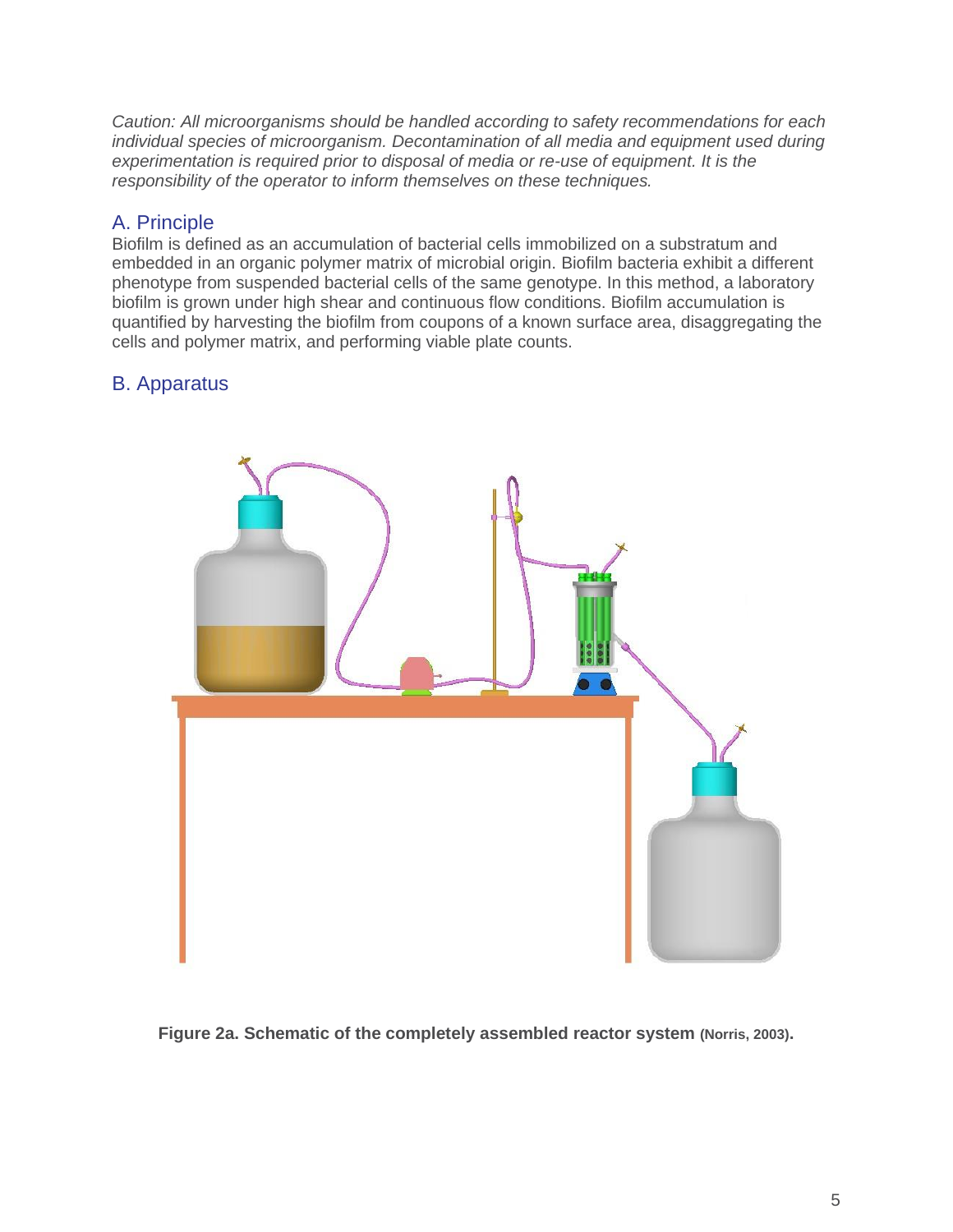

**Figure 2b. Picture of an assembled reactor system (M. Mettler, CBE, 2020).**

#### *(a) Reactor Components*

*i) Berzelius Pyrex Beaker:* 1000mL beaker without conventional pour spout, 9.5 +/- 0.5 cm diameter. Pyrex barbed outlet spout added so that bottom is at 400 mL +/- 20mL mark. Angle the spout 30-45 degrees to ensure drainage. Spout should accommodate silicon tubing with ID of 8-11 mm.

**NOTE 1:** The rods (B.a.iii) and baffle (B.a.v) will displace approximately 50 mL of liquid when the system is completely assembled. Therefore, an outlet spout at the 400 mL mark will result in a volume of approximately 350 mL during operation. Before beginning an experiment, confirm the actual reactor operating volume when the reactor is fully assembled.

*ii) Reactor top, Figure 2:* UHMW polyethylene top equipped with 3 holes accommodating 6-8 cm long pieces of stainless steel or other rigid autoclavable tubing with OD of 5-8 mm for media inlet, air exchange and inoculation port. Center hole, to accommodate the glass tubing used to support the baffle assembly (B.a.v). Eight rod holes notched to accommodate stainless steel rod alignment spike. Rubber gasket, to fit between reactor top and reactor beaker.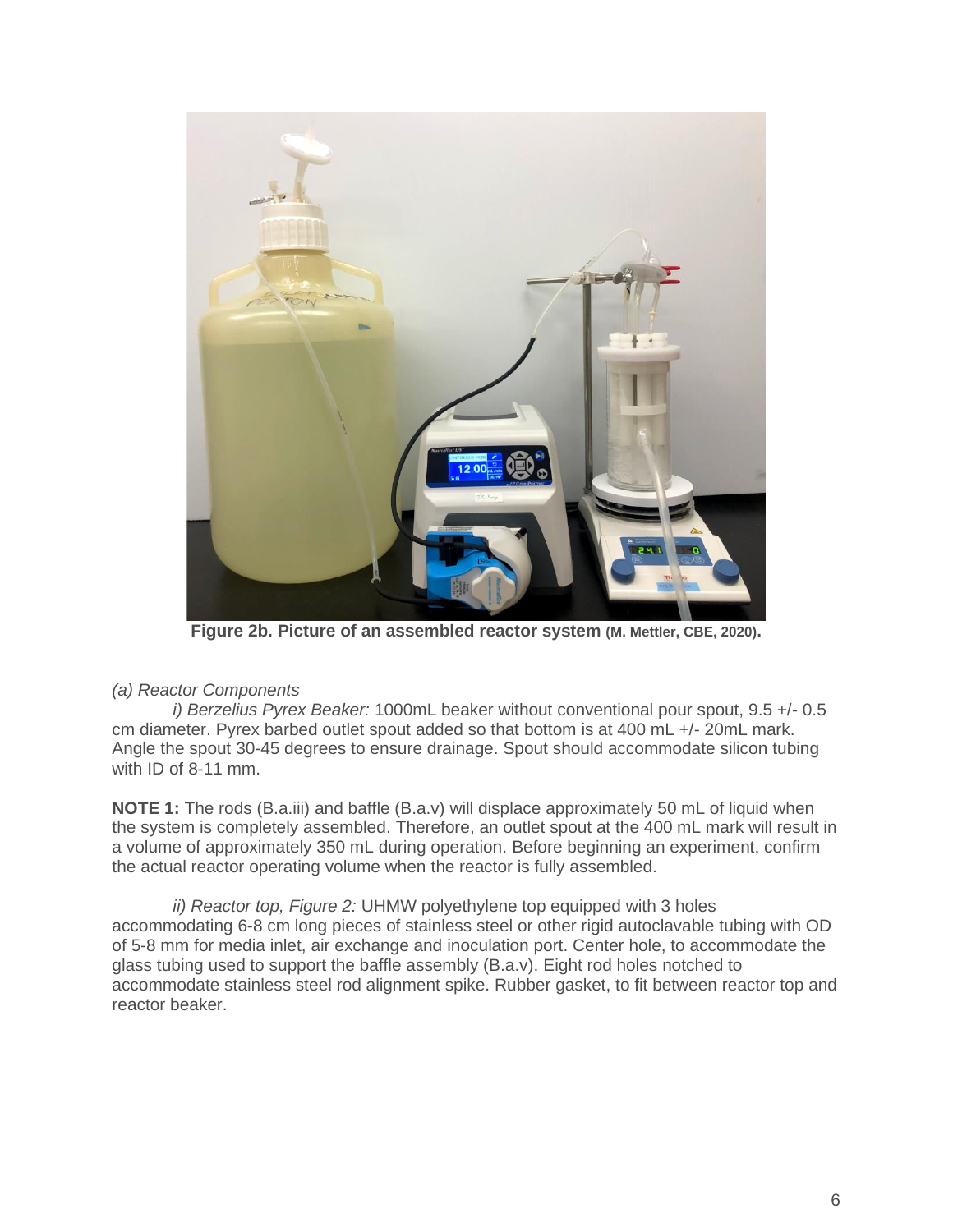

**Figure 2. Expanded schematic of reactor top.**

*iii) Polypropylene rods, Figure 3:* Eight polypropylene rods, machined to hold three coupons (B.a.iv) at the immersed end. 316 Stainless Steel set screws imbedded inside to hold coupons in place. Rods fit into holes in reactor top and lock into preformed notches.

*iv) Polycarbonate coupons, Figure 3:* Provide a surface for biofilm growth*.* Twenty-four cylindrical polycarbonate coupons with a diameter of 1.27 cm, thickness of approximately 3.0 mm.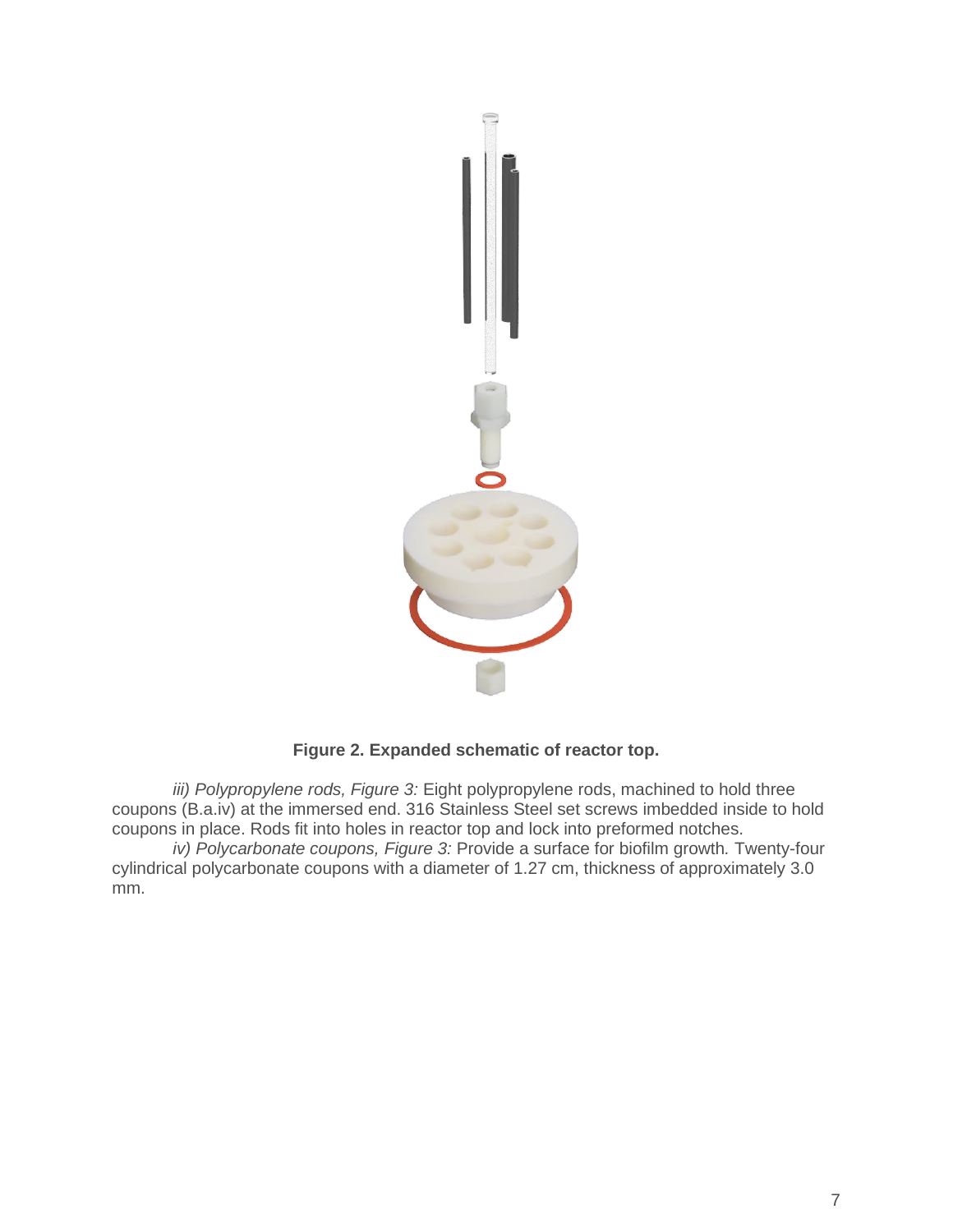

### **Figure 3. Expanded schematic of coupon rod and coupons.**

*v) Stir Blade Assembly (Baffle), Figure 4:* To create constant shear/mixing. PTFE blade fitted into cylindrical PTFE holder and held in place with a magnetic stir bar. PTFE holder fits onto a glass rod, Figure 2, fitted into the reactor top. The glass rod is held in place with a compression bulk-head fitting and acts as a support for the moving blade assembly.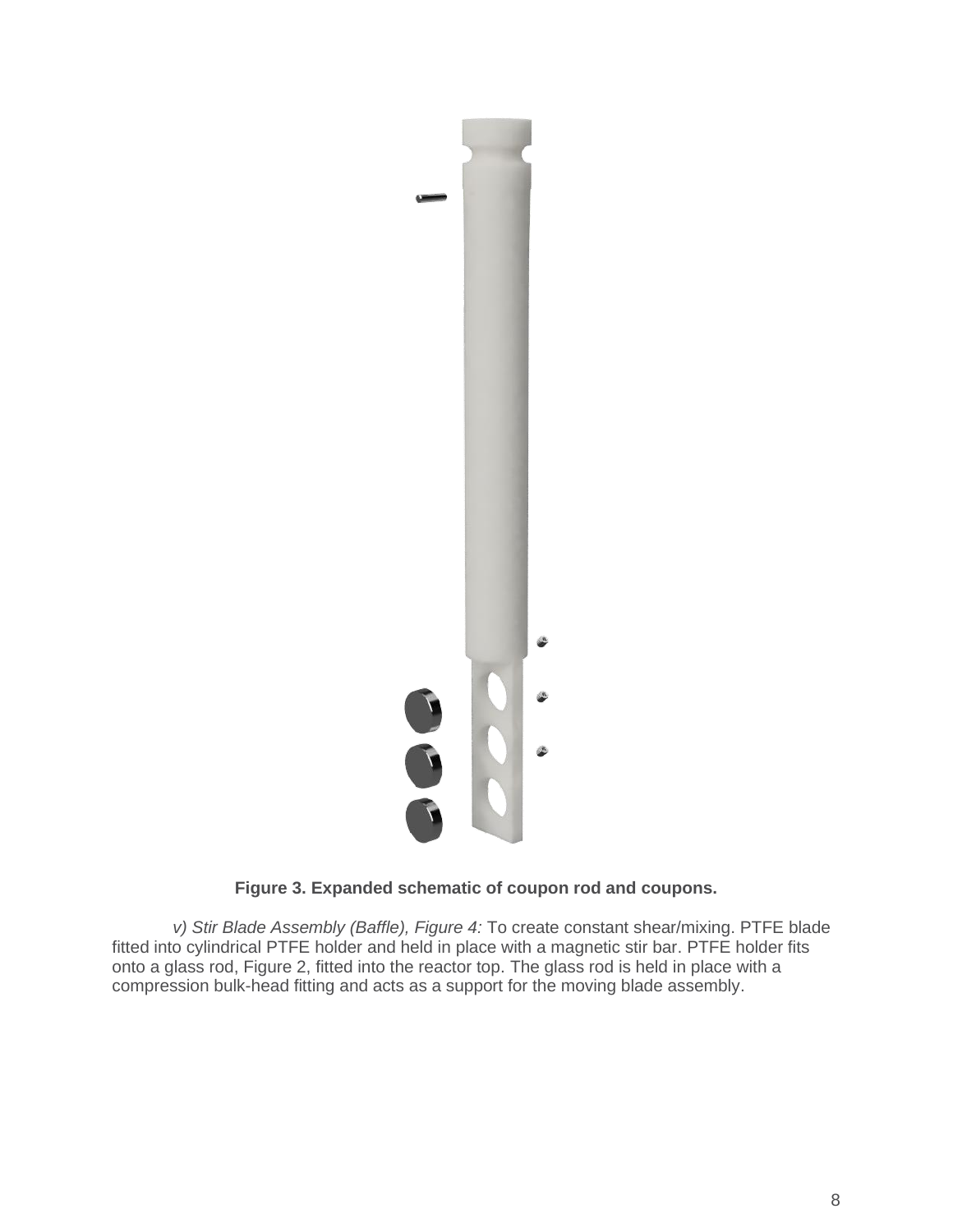

### **Figure 4. Expanded schematic of baffled stir bar.**

*(b) Glass Flow break:* Autoclavable and accommodating tubing of ID 3.2 mm. Insert vertically into media inlet tube to prevent contamination from reactor to media carboy.

*(c) Silicone tubing:* Two sizes of tubing, one with ID 3.2 mm (port OD=4.75 mm) and the other with ID 7.9 mm (port OD=7.94 mm). Both must withstand sterilization. Use to connect media carboy to reactor inlet; beaker outlet to waste carboy; air vent to reactor top; media carboy air vent.

*(d) Carboy:* Two 20L autoclavable carboys for media and waste.

(e) *Carboy Tops:* Two threaded tops each equipped with 2 barbed fittings to accommodate tubing ID 3.1 mm for nutrient or waste line and air vent attachment.

*(f) Magnetic Stir plate:* Capable of operation at 100-400 rpm. A digital stir plate is recommended. *(g) Pipette:* Capable of accurately dispensing 1.0 mL.

*(h) Micropipette:* Capable of accurately dispensing 0.01 mL.

*(i) Top Loading Balance:* For weighing reagent ingredients; sensitive to 0.01 gm.

*(j) Homogenizer Probe:* Capable of mixing at 20,500 +/- 5000 rpm in a 5-10 mL volume and able to withstand autoclaving or other means of sterilization.

*(k) Vortex:* Any vortex mixer that will ensure proper mixing of culture tubes.

*(l) Peristaltic Pump:* For pumping media into reactor during continuous flow phase; pump head capable of holding selected tubing (accommodates tubing ID/OD).

*(m) Wooden Applicator Sticks:* Used for scraping biofilm from coupon surface. Sterile. *(n) Hemostat:* Stainless steel hemostat clamp with curved tip to remove and hold coupon in place while scraping. Use after flame sterilizing.

*(o) Inoculating Loop.* Used to introduce bacteria into inoculum flask. Sterile

*(p) Bunsen or Alcohol burner:* For flame sterilizing inoculating loop and hemostat.

*(q) Culture Tubes with caps:* Any with a volume capability of 10 mL and diameter no less than 6 cm. Recommended size is 16 x 125mm borosilicate glass with threaded opening.

*(r) Sterilizers:* Any steam sterilizer capable of producing the conditions of sterilization.

*(s) Colony Counter:* To aid in counting plates.

*(t) Clamp Stand and Clamp:* To hold glass flow break and media inlet tube vertically above reactor top. Clamp with 0.5 cm minimum grip size.

*(u) Petri Dish:* 100 x 15mm, plastic, sterile, for transporting rods from reactor to workstation.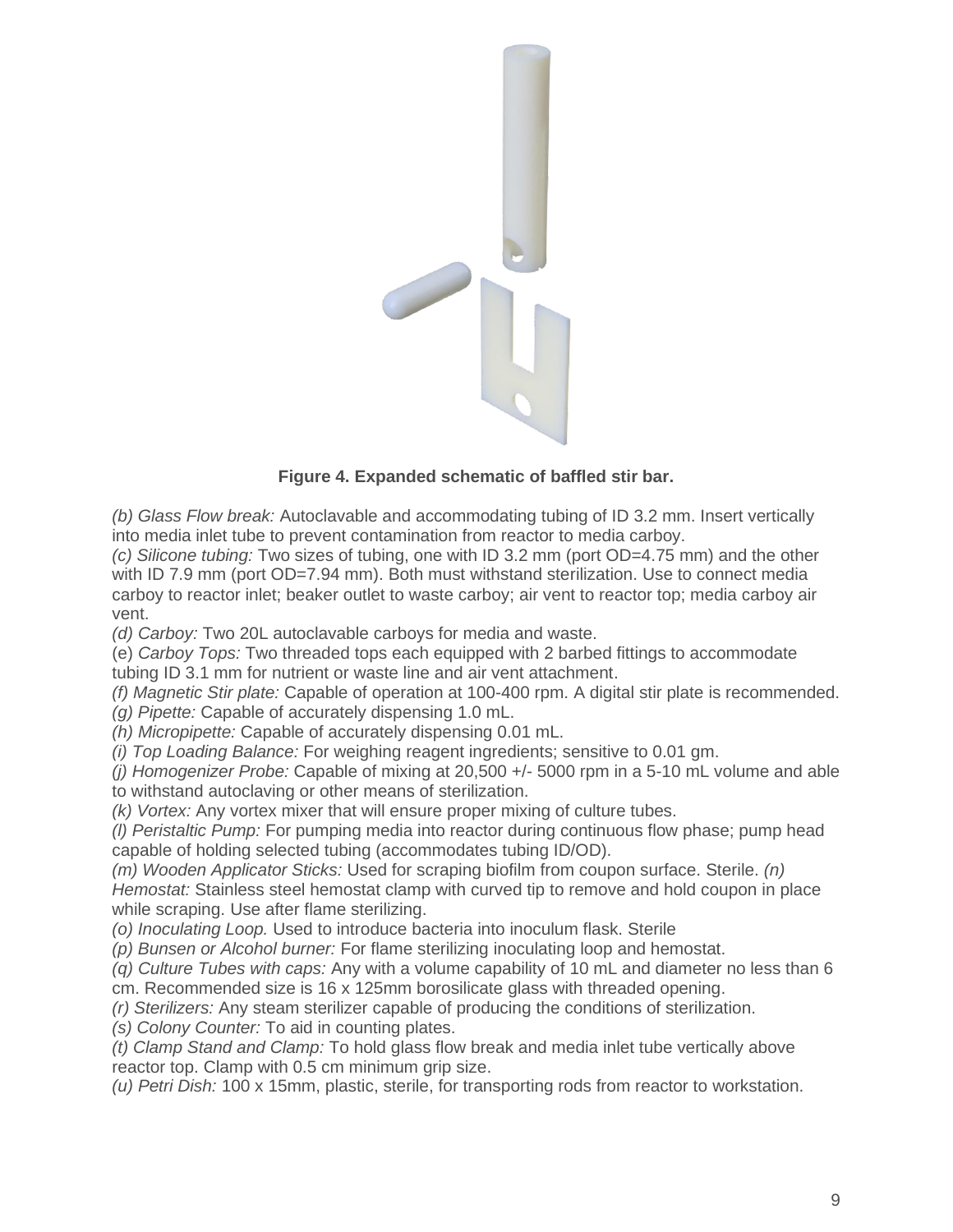*(v) Plexiglas Board:* Or other surface, used as a sampling platform on which to hold and scrape samples. Use after disinfecting with 70% EtOH.

*(w) Environmental Shaker:* Capable of maintaining temperature of 37˚C.

### <span id="page-9-0"></span>C. Media and Reagents

**NOTE 2**: All reference to water as diluent or reagent means distilled water or water of equal purity.

*(a) Inoculum culture media:* 100mL of 300mg/L soybean-casein digest media or an equivalent general bacterial growth medium. Tryptic soy broth is recommended. Sterilize for 20 minutes. Inoculate media with a single colony from a bacterial isolation plate using sterile inoculating loop. *Pseudomonas aeruginosa* (ATCC 700888) is the bacteria used in this method. Incubate at 35+/- 2˚C while shaking for 18-24 h.

*(b) Batch culture media:* 500mL of 300mg/L TSB. Sterilize in reactor for 20 minutes.

*(c) Continuous flow media:* 20L of 100mg/L TSB. Sterilize 20L of water then aseptically add concentrated broth (2.0 gm TSB/500mL, sterilized 20 minutes) so that the final volume equals 20 L and final concentration equals 100 mg/L.

*(d) Buffered Dilution Water:* 0.0425 g/L KH<sub>2</sub> PO<sub>4</sub> distilled water, filter sterilized and 0.405 g/L MgCl·6H2O distilled water, filter sterilized. Aseptically fill sterile, capped test tubes with 9 mL of sterile dilution water.

*(e) Bacterial Plating Medium:* R2A agar is recommended*.*

*(f) 95% Ethanol:* For dipping hemostat prior to flame sterilizing.

*(g) 70% Ethanol:* For rinsing homogenizer probe and general bench top clean up.

### <span id="page-9-1"></span>D. General Instructions

### <span id="page-9-2"></span>*a. Reactor Preparation*

*i)* Clean reactor coupons by immersing in a 1:1000 dilution of laboratory soap and sonicating for 3-5 minutes. Rinse with tap water until no more soap appears then sonicate again in reagent grade water. A final 2-hour soak in 2M HCl is recommended then a final rinse with reagent water (**do not soak hydroxyapatite or other acid susceptible coupons in HCl; see NOTE 3**). Let coupons air dry. Place a coupon into each hole of the reactor rod, leaving the top of the coupon flush with the inside rod surface (sampled surface). Hold in place by tightening the set screw adjacent to the hole.

**NOTE 3:** Check for material compatibility before soaking coupons in 2 M HCl. Some coupon materials, such as hydroxyapatite, carbon steel, or stainless steel, should not be soaked in 2M HCl. If the material is incompatible with this acid, investigate alternative cleaning solutions.

**NOTE 4:** Visually inspect coupon surface topography for any deformations before using. Discard damaged coupons.

*ii)* Assemble all reactor parts including rods, coupons, baffle, bacterial air vent and tubing. Air vent and tubing are attached to the rigid tubes in the reactor top (B.a.ii*)*. Use a small piece of flexible tubing to attach the air vent to the reactor top. Check assembly on stir plate to ensure baffle rotates without scraping rods. Clamp effluent tube. Foil the exposed ends of all tubing.

*iii)* Add 500 mL non-sterile batch culture media (C.b). Sterilize reactor system using an autoclave for 20 minutes at 121°C.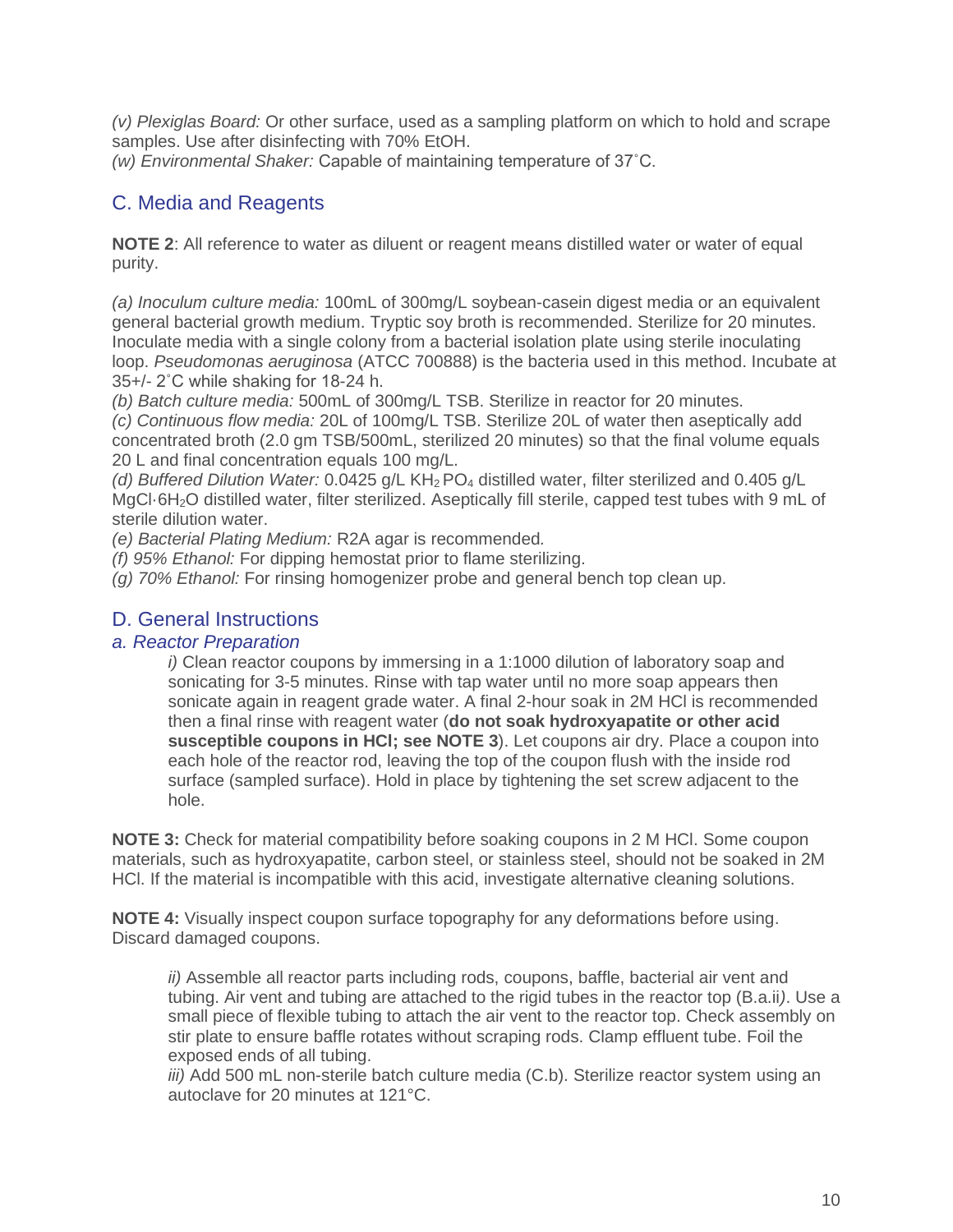**NOTE 5:** Autoclaving longer than 20 minutes could cause unnecessary degradation to the reactor or its components and is not advised. The reactor and its components have not been approved for temperatures above 121°C, and any damage caused by a higher temperature will not be covered under warranty.

#### <span id="page-10-0"></span>*b. Batch Phase*

*i)* Place reactor on stir plate. Be sure gases may pass freely through the bacterial air vent and effluent tubing is clamped shut.

*ii)* Aseptically inoculate the reactor by injecting 1mL of previously prepared inoculum culture (C.a) into the batch media through an inoculum port in reactor top.

**NOTE 6**: The viable bacterial density of the inoculum should equal 10<sup>8</sup> cfu/mL. Confirm this number by diluting and plating a sample from the inoculum flask.

*iii*) Start the baffle rotating at  $125 \pm 5$  rpm.

**NOTE 7:** The speed at which the baffle rotates directly determines the amount of shear stress that the biofilm experiences. Ruggedness testing showed that biofilm accumulation on the coupons is sensitive to changes in the baffle's rotational speed. *The baffle rotational speed is a critical factor that must be controlled. If a digital stir plate is not available, then use a strobe light to confirm rotational speed.*

*iv)* Operate the reactor in batch phase for 24 hours.

#### <span id="page-10-1"></span>*c. Continuous Flow Phase*

*i*) Aseptically connect the nutrient tubing line to the carboy containing the continuous flow nutrient broth (C.c).

*ii)* Remove foil and place the end of the effluent tubing into a waste carboy, unclamp. *iii*) Pump a continuous flow of media into the reactor at a flow rate equal 11.67 + 0.2 ml/min.

**NOTE 8**: Flow rate is calculated by dividing the reactor volume by the residence time. The residence time is 30 minutes. The reactor volume is approximately 350 ml, see NOTE 1. The operator should set an exact flow rate based upon the measured fluid volume in the reactor when the baffle, rods, and coupons are in place to achieve an exact 30-minute residence time. The reactor residence time is a critical parameter that is specific to the bacterial species used during the experiment. To select for biofilm growth in the reactor, the residence time must be less than the doubling time for the suspended cells. This will result in the suspended cells washing out of the reactor, leaving only biofilm.

*iv)* The reactor is operated with continuous flow for 24 hours.

#### <span id="page-10-2"></span>E. Sampling

#### <span id="page-10-3"></span>*a. Sampling Coupons*

*i.)* Set-up sampling materials: vortex, homogenizer, culture tubes, pipettes, wooden sticks, flame sterilized hemostat, sampling platform.

*ii.)* Turn off stir plate and pump.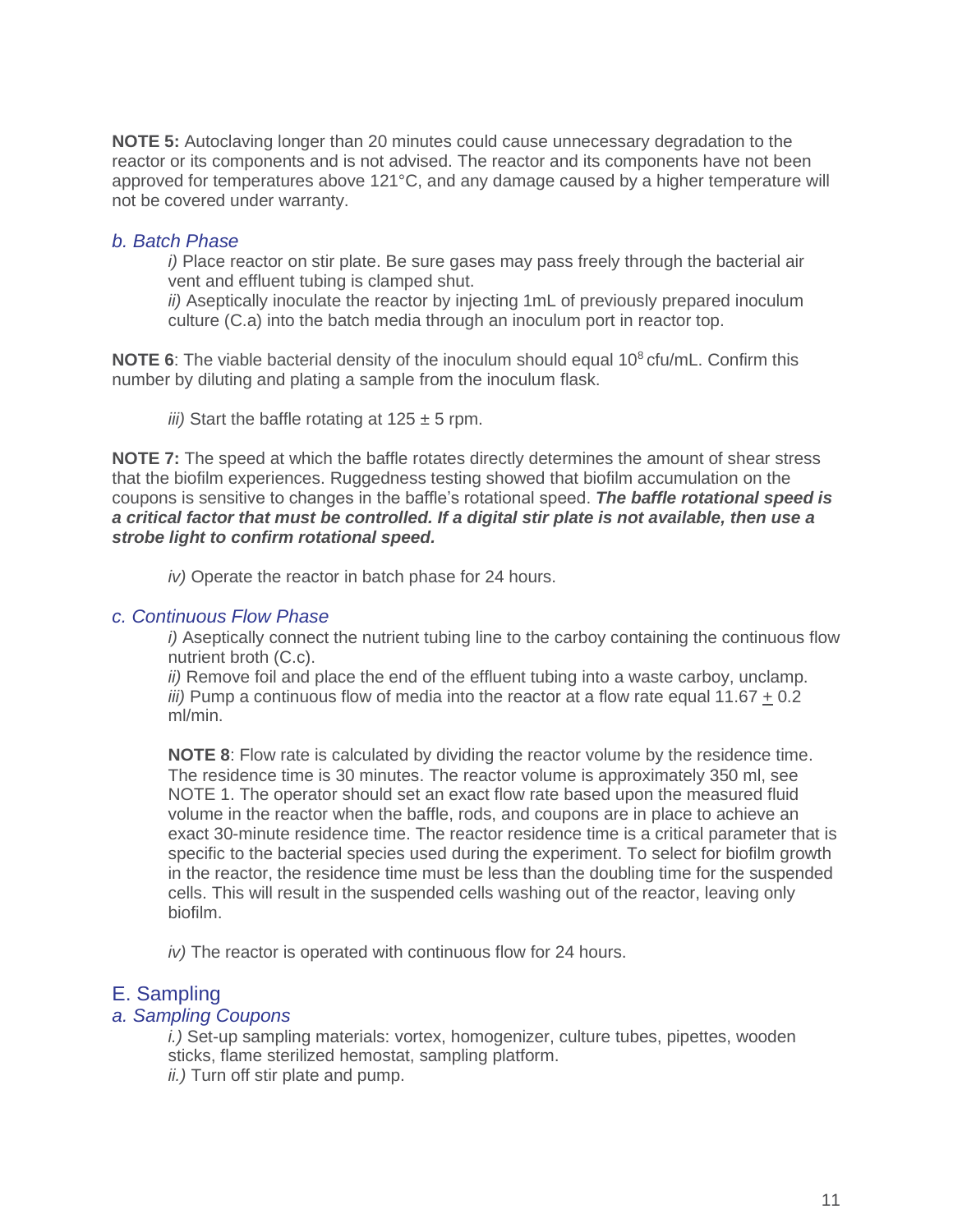*iii.)* Remove a single rod by pulling straight up. Collect any drips in a sterile petri plate held beneath rod.

*iv.)* Loosen set screw to release coupon and remove using flame sterilized hemostat, being careful not to disturb the biofilm on coupon surface that will be scraped.

*v.)* Hold coupon in place on a disinfected Plexiglas Board with hemostat and scrape the side of the coupon that faced the baffle with a sterile wooden stick. Hold the stick perpendicular to the surface when scraping.

*vi.)* Remove cap of first 9 mL dilution tube and rinse stick by swirling and tapping on bottom of tube. Repeat scraping and rinsing steps 3 to 4 times.

*vii.)* Hold coupon above dilution tube and rinse scraped surface with 1 mL dilution water. The total volume in the tube equals 10 mL. Record this number as the volume scraped into (Equation [1]).

### <span id="page-11-0"></span>*b. Disaggregation*

*i.)* Homogenize the dilution tube containing sample at 20,500 rpm for 30 s using sterile homogenizer probe.

*ii.)* Clean the probe between samples by rinsing for 30 s at 20,500 rpm in a sterile dilution blank followed by a rinse at 20,500 rpm for 15 s in 75% ethanol. Let the probe soak in ethanol for 1 min. Rinse probe two more times with dilution blanks at 20,500 rpm for 30 s each.

**NOTE 9:** Homogenization breaks up biofilm clumps to form a homogeneous cell suspension. Improper disaggregation will result in an underestimation of viable cells present in the sample.

### <span id="page-11-1"></span>*c. Serial Dilution*

*i.)* Serially dilute the disaggregated biofilm sample according to standard microbiological techniques.

### <span id="page-11-2"></span>*d. Viable Colony Counts*

*i.)* Plate each dilution in duplicate on R2A nutrient agar. Any standard plating technique, such as spread plating or drop plating, is acceptable.

*ii.)* Incubate plates at 35 +/- 2˚C for 18-24 hours.

*iii.)* Count the appropriate number of colonies for the plating method used.

### <span id="page-11-3"></span>F. Calculations

*a)* Calculate the log density for one coupon using Equation [1]:

$$
LOG_{10}\left(\frac{c\hbar u}{cm^2}\right) = LOG_{10}\left[\left(\frac{mean\ c\hbar u}{vol. of\ sample\ plate}\right) \times \left(\frac{volume\ corresponding\theta}{surface\ area\ scaled}\right) \times (dilution)\right]
$$
 [1]

*b)* The mean biofilm density is the average of the individual coupon log densities.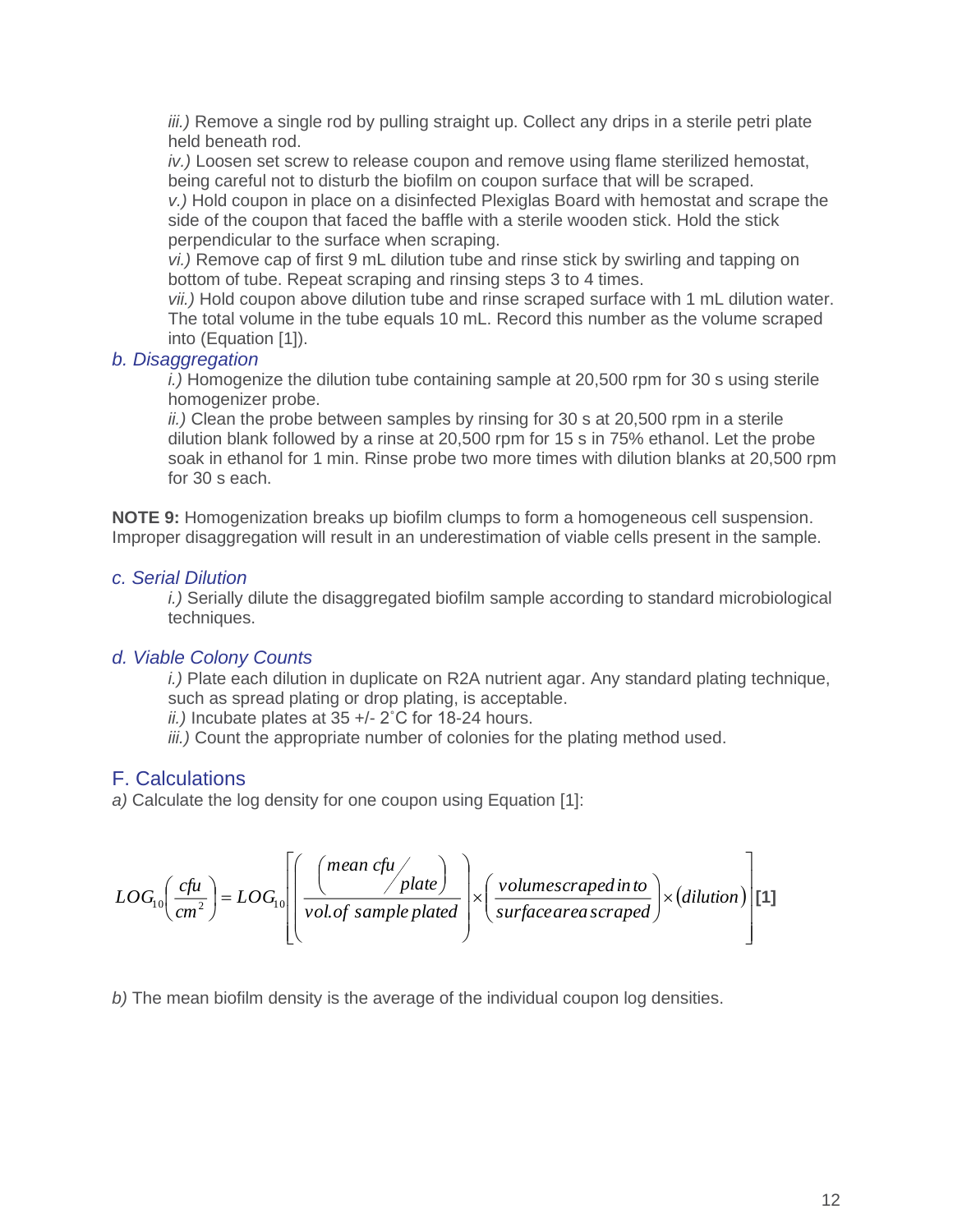# <span id="page-12-0"></span>4. Repeatability

For the CBR SOP, the estimated within-experiment variance is 0.1980 and the estimated between-experiment variance is 0.1461. The estimated repeatability standard deviation is 0.5866 of which 58% is attributable to within-experiment variation and 42% is attributable to between-experiment variation. This repeatability standard deviation pertains to a protocol that samples only one coupon per experiment. The repeatability standard deviation for a protocol that requires sampling n coupons per experiment is sqrt $[(0.1980/n) + 0.1461]$ . For example, if the protocol specifies n=3 coupons and the reported log density is the mean of the three individual coupon log densities, then the repeatability standard deviation is 0.46 of which 31% is attributable to within-experiment variation and 69% is attributable to between-experiment variation.

### <span id="page-12-1"></span>5. Troubleshooting

1. Always check the alignment of the rubber gasket, Figure 2.

2. Visually confirm that the inoculum reaches the reactor's bulk fluid.

3. The top of the glass rod is the end with the expanded head, Figure 2. This design holds the baffle in the center of the reactor while allowing it to rest on the bottom for proper mixing.

4. Tighten coupon set screws before the reactor is autoclaved to ensure correct alignment.

5. If a rod pops out of the reactor during autoclaving, immediately push it back into the reactor top and continue with experiment unless the operator suspects the reactor's sterility is compromised, then start over from the beginning of the protocol.

6. Always ensure that the reactor's effluent spout allows for proper draining.

7. If rod alignment peg falls out, Figure 3, replace before beginning an experiment.

8. Confirm that the bacterial air vent is working properly before an experiment begins, so that the reactor can exhaust during autoclaving.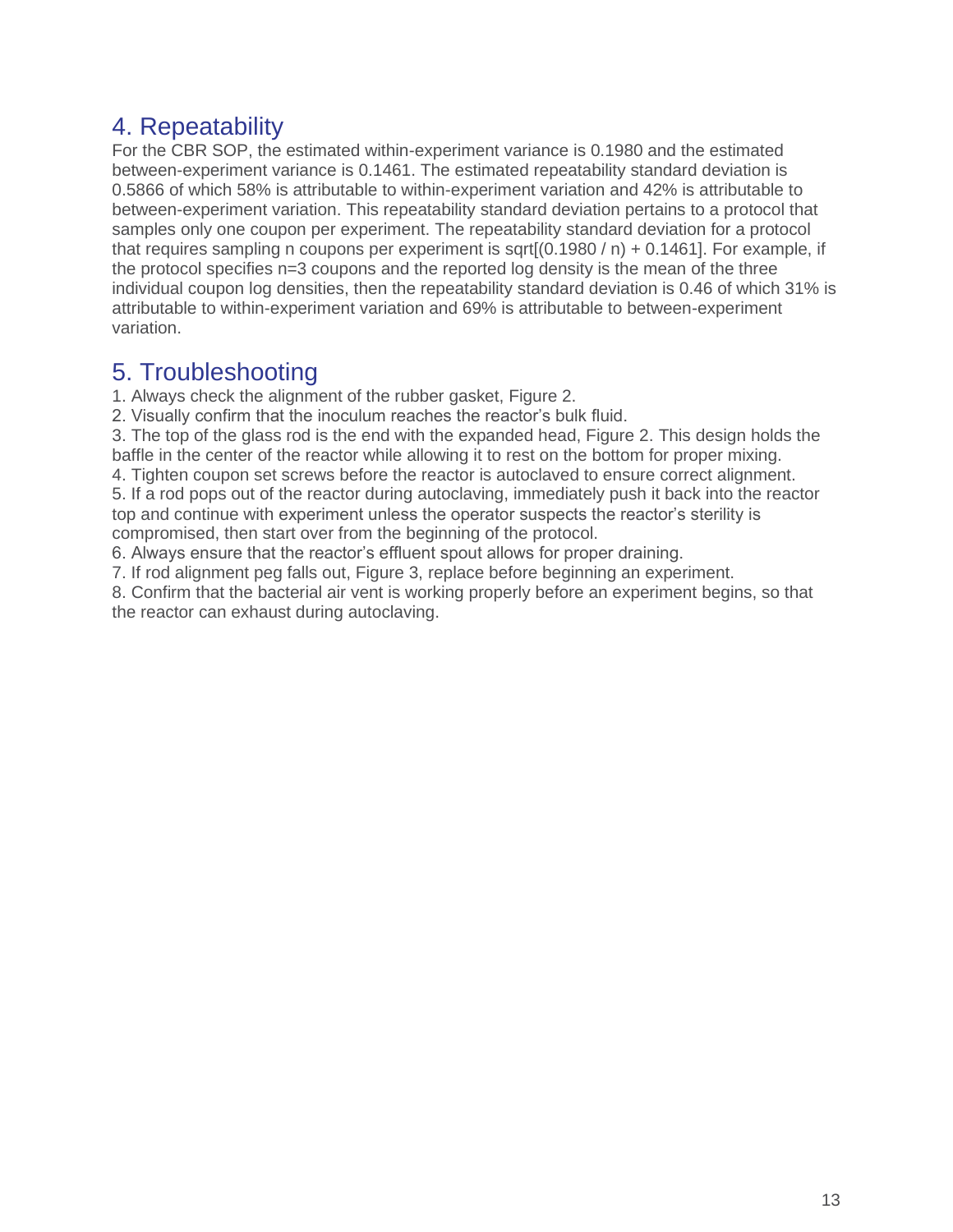# <span id="page-13-0"></span>6. CDC Biofilm Reactor® Assembly

**NOTE:** The CDC Biofilm Reactor System (CBR 90) comes with and without a stir plate and support stand. These assembly directions assume a stir plate and support stand are used.

- 1 Stir Plate and Support Stand:
	- 1.1 Fix the aluminum rod into the back of the stir plate in the support clamp.
	- 1.2 Mount the support ring in a clamp and attach to the support rod. Mount the ring low on the stand near the top of the stir plate.
	- 1.3 Mount the 3-prong clamp onto the support rod with a clamp. Mount the 3-prong clamp high on the support rod.
- 2 Reactor Assembly:
	- 2.1 Nutrient Supply Tubing: Attach tubing from your media reservoir to the glass flow break inlets.
	- 2.2 Attach effluent tubing. Use minimum 1/4"(6 mm) ID and direct the effluent tubing to the drain or collection reservoir.
	- 2.3 Insert the coupons into the coupon rods, flush with the inner rod surface.
	- 2.4 Insert the rotor into the glass reactor vessel.
	- 2.5 Mount the reactor lid onto the glass vessel while inserting the glass rod into the center of the blade rotor.
	- 2.6 Insert the glass vessel bottom through the stand ring support. Adjust the location of the ring support to center the glass vessel in the middle of the stir plate.
	- 2.7 Adjust the 3-prong support clamp to hold the influent tubing and glass flow breaks above the reactor vessel.
	- 2.8 Insert rod coupon holders into the reactor vessel through the top access ports. Turn the coupon holders so the face of the coupons is perpendicular to the blade on the vane rotor (stainless steel alignment pin aligns with slot on the reactor lid) and push the coupon holders down into the ports.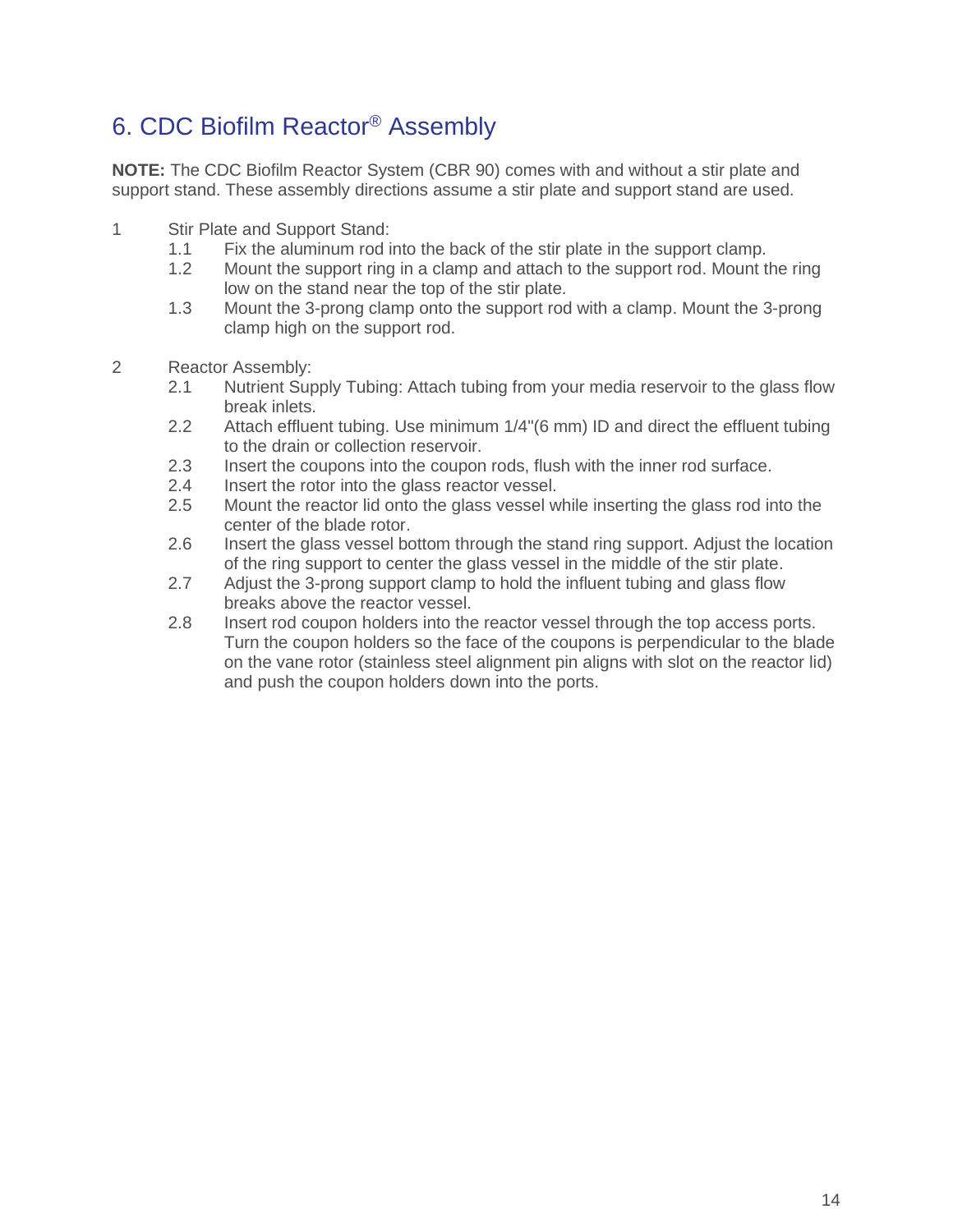# <span id="page-14-0"></span>7. CDC Biofilm Reactor® Ancillary Equipment List

**NOTE:** *BioSurface Technologies does not sell or supply the ancillary equipment described below. This or comparable equipment is required to complete the reactor system set-up. Please check with your local vendors for availability and current pricing. Equipment listed is not recommended equipment, but an aid to help you identify compatible equipment.*

**Pump:** There are many types of peristaltic pumps available and you may opt for alternative types and pump head configurations (multi-channel versus single channel, higher/lower rpm range, etc.). Depending on what you need to add to the reactor during operation, you may require more than 1 pump or a multi-head pump (media for growth and biofilm treatment chemical for some duration that may require an additional pump).

- **Masterflex L/S Precision Modular Drive w/ Remote I/O; 100 rpm** (Cole Parmer P/N WU-07557-10 VAC CE certified)
- **Masterflex L/S Easy-Load II Head for Precision Tubing, PPS/SS** (Cole Parmer P/N EW-77200-60)

**Tubing:** The tubing you choose depends on the chemical compatibility, gas permeability, wear resistance in peristaltic pumps, and pricing. You must choose the tubing that best fits your needs. C-Flex tubing (listed below) is similar to silicone tubing but has a low gas-permeability compared to silicone. If gas-permeability is not an issue, standard silicone tubing is acceptable.

- **Masterflex, C-Flex (50 A), L/S 16, 25 ft. (Cole Parmer P/N EW-06424-16)** 
	- Will fit the 3/16" barbed port fittings on the top of the CBR and connect to the media supply reservoir.
- **Masterflex, C-Flex (50 A), L/S 18, 25 ft.** (Cole Parmer P/N EW-06424-18)
	- Used to connect the effluent port (3/8" barbed port) on the reactor to the spent media collection vessel.
- **Masterflex, C-Flex (50 A), ¼" ID x 7/16" OD, 25 ft** (Cole Parmer P/N EW-06424-72)
	- A few lengths and adapters to get from the carboy to the smaller diameter tubing, and as a siphon tube inside the carboy.
- **Nylon 1/4" x 1/8" adapter** (Cole Parmer P/N EW-30622-28)
	- Needed to get from the 3/16" or 1/4" ID to the 1/8" tubing.

**Carboy:** The carboy should be selected based on experiment needs and may be larger or smaller than what is suggested below. Ported lids can be purchased from suppliers, but standard lids are easily converted to ported lids using the following fittings or similar.

- **Cole-Parmer Heavy-Duty PP Carboy with Shoulder Handle, 10 L** (Cole Parmer P/N EW-62507-10)
- **Filling / Venting ports for carboy lid - 1/4" tubing** (Cole Parmer P/N EW-06259-10)
- **Filling / Venting ports for carboy lid - 1/2" tubing**  (Cole Parmer P/N EW-06259-00)

### **Suggested Ancillary Equipment Suppliers:**

Cole Parmer: 800-323-4340 (www.coleparmer.com) Fisher Scientific: 1 800-766-7000 (www.fishersci.com)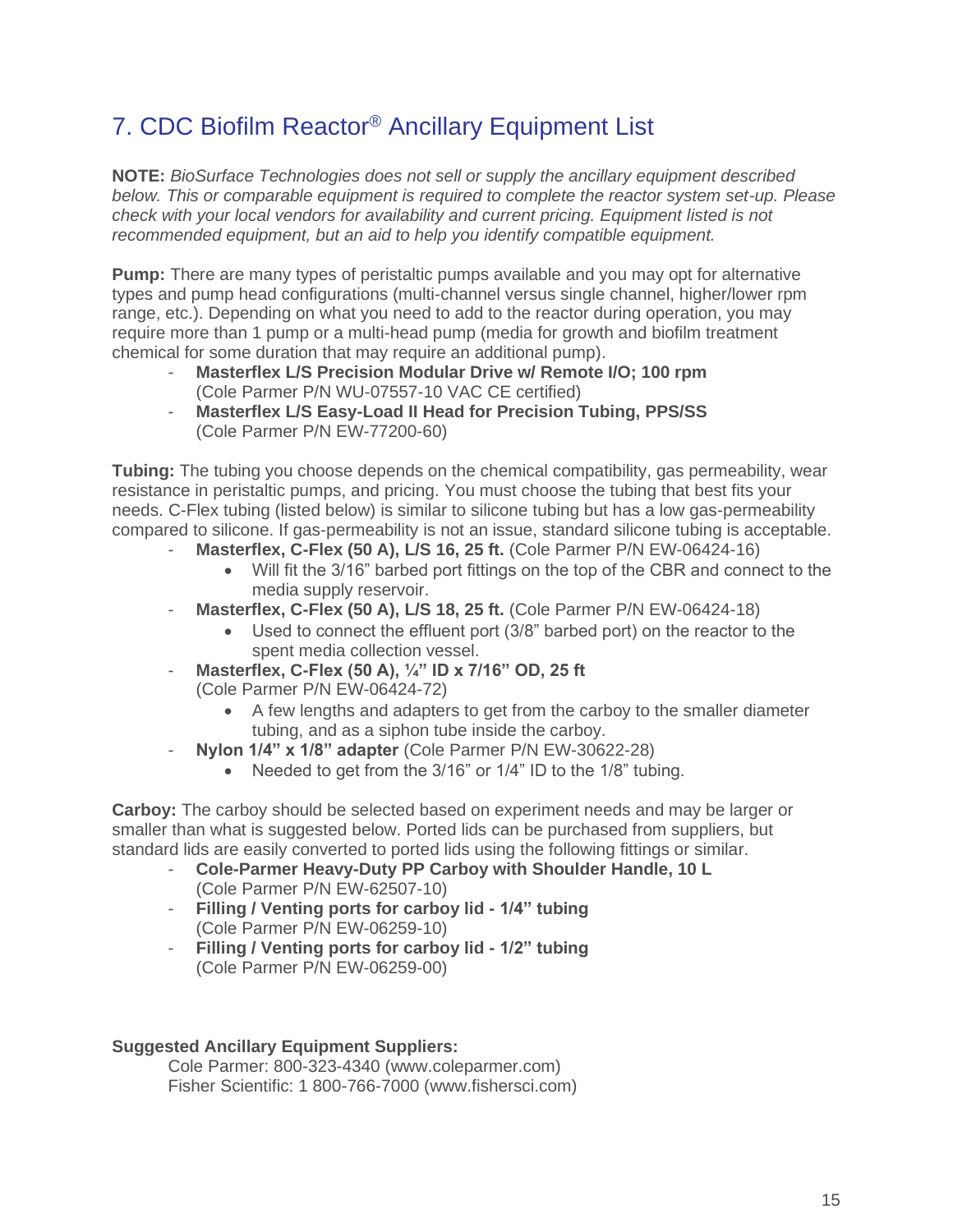### <span id="page-15-0"></span>8. RTD Temperature Probe

**(for use with the digital stir/hot plate)**

The CDC Biofilm Reactor with Stir/Hot Plate is provided with an RTD Temperature Sensor for temperature control of the Stir/Hot Plate. The standard part provided for the RTD Sensor is an RTD sensor well (P/N CBR 2218). The location of the temperature sensor in the reactor vessel is critical to providing an accurate temperature measurement of the liquid media within the reactor. This well consists of nylon, 316 stainless steel, or anodized aluminum tubing sealed at the bottom. The well allows insertion of the sensor into the reactor vessel but does not directly contact the liquid. This location of the RTD Sensor allows accurate temperature control but reduced temperature change response times. Allow extra time for the stir/hot plate to bring the temperature within the vessel to the desired set-point. Remove the sensor from the well prior to autoclaving the vessel. To increase response times, the well can be partly filled with an oil or other liquid that allows for better temperature conductivity to the probe inside the well.

#### **ALTERNATE RTD SENSOR LOCATIONS**

**T-Fitting on Effluent Port:** The RTD sensor tip can be placed in contact with the effluent flow by using a t-fitting to attach to the effluent port of the glass vessel. At higher temperature operations, the sensor may need to be inserted into the reactor vessel to provide accurate temperature control. The RTD sensor may be inserted into the effluent port using the t-fitting (inserted the length of the base of the tee, with the effluent flow exiting to the waste collection vessel through the perpendicular port on the t-fitting; make sure the fitting, sensor seal, and vessel port are liquid tight prior to operation).

To create this t-fitting setup for effluent flow temperature measurement, use a  $\frac{1}{2}$ -inch barbed t-fitting (preferably nylon or another autoclavable plastic). Cut a short section of ½-inch silicone tubing and attach to one side and the top of the fitting. Cut another length of 3/8-inch OD silicone tubing and insert into the top of the ½-inch tubing until it bottoms out. Cut another length of ¼-inch silicone tubing and slide it onto the temperature probe, and then insert the probe with tubing into the top of the t-fitting. This stacked-tubing method should create a good seal to prevent leaking. The entire fitting can then be attached to the effluent barbed port.

**Through a Coupon Holder Rod Port:** The RTD sensor may be mounted through one of the top ports (coupon holder rod ports) using a properly sized tapered hole stopper, bored to fit the temperature probe. This location allows direct contact of the reactor media to the temperature sensor and will provide the most accurate temperature control.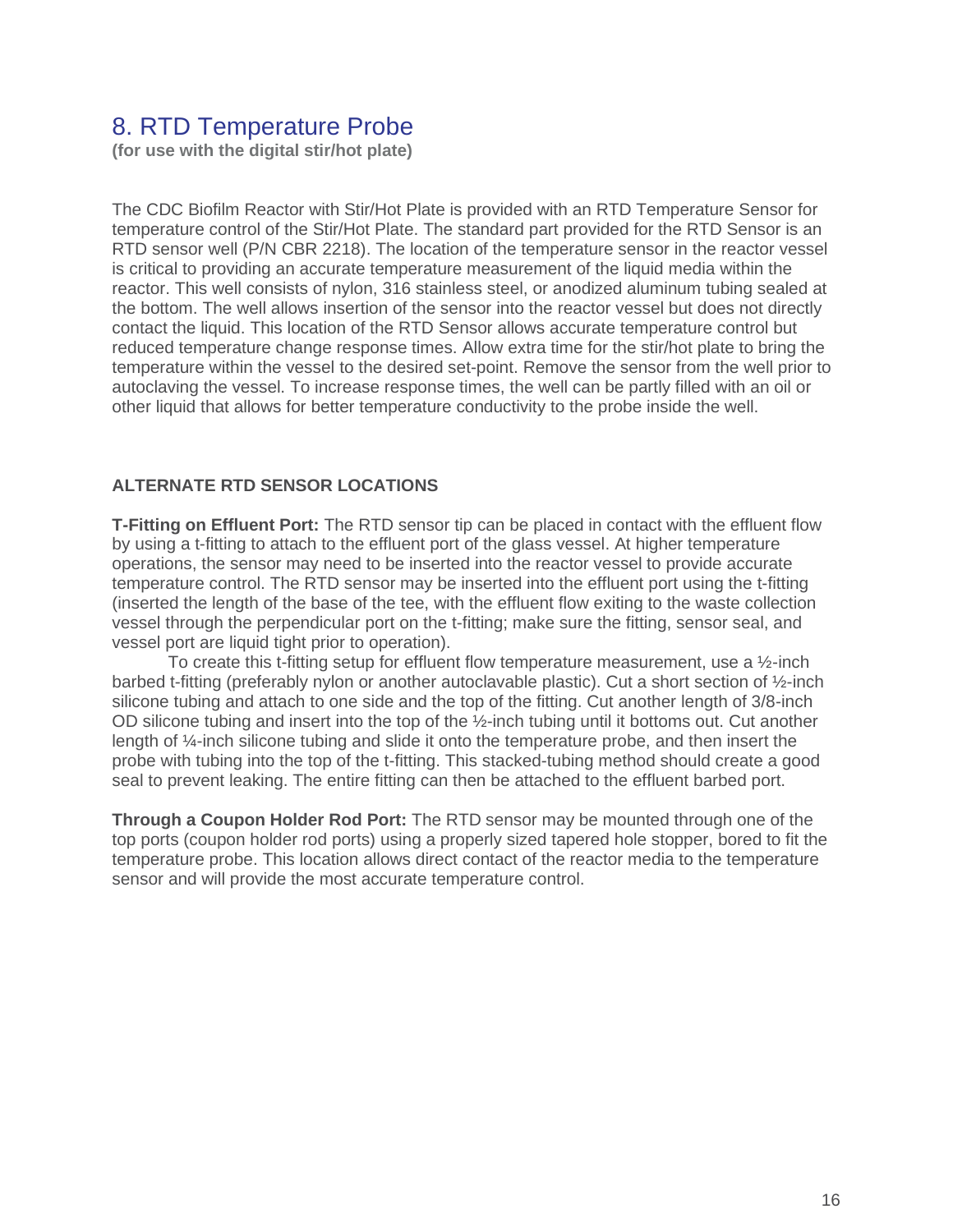# <span id="page-16-0"></span>9. RTD Temperature Probe Well Installation

**(for use with the digital stir/hot plate)**

The central glass shaft can be replaced with an RTD sensor well (P/N CBR 2218). This well consists of rigid nylon, 316 stainless steel, or anodized aluminum tubing sealed at the bottom. The well allows insertion of the sensor into the reactor vessel but does not directly contact the liquid. This location of the RTD sensor allows accurate temperature control, but reduced temperature change response times.

To replace the glass shaft with the temperature well, two 11/16" sockets (6-point, 18 mm) and socket drive are required. Place one of the sockets in a vise, pointing up. Insert the CDC lid with glass shaft into the immobilized socket and align the hex nut on the bottom side of the lid into the hex socket. Place the other socket onto the hex nut on the top of the lid. Using the socket driver, turn the nut and lid counterclockwise to loosen the bottom nut. Remove the bottom nut (If the top nut loosens before the bottom nut, place a flat bladed screw driver into the lid recess next to the compression fitting holding the glass rod and apply pressure to the screw driver to prevent the compression fitting from rotating, while turning the lid counter-clockwise. This rotation will loosen the compression nut on the bottom of the lid.). Press the bulkhead compression fitting out of the lid (the bulkhead compression fitting is not threaded to the lid). Insert the new bulkhead fitting with sensor well and compression gasket installed into the lid and install the bottom hex nut. Place the lid onto the socket held in the vise and tighten the top hex nut using the socket and driver just until the top bulkhead gasket is compressed (remove the top socket, look down into the compression fitting recess. The compression gasket will start to bulge out when it is compressed. Over-compression will cause the gasket to bulge on one side significantly and un-seat the gasket from between the two mating surfaces).

The RTD sensor well should now be ready for use. The RTD sensor will slide into the well from the top of the reactor. The RTD sensor does not directly contact the liquid in the vessel, which reduces its response time. Allow extra time for the stir/hot plate to bring the temperature within the vessel to the desired set-point. Remove the sensor from the well prior to autoclaving the vessel.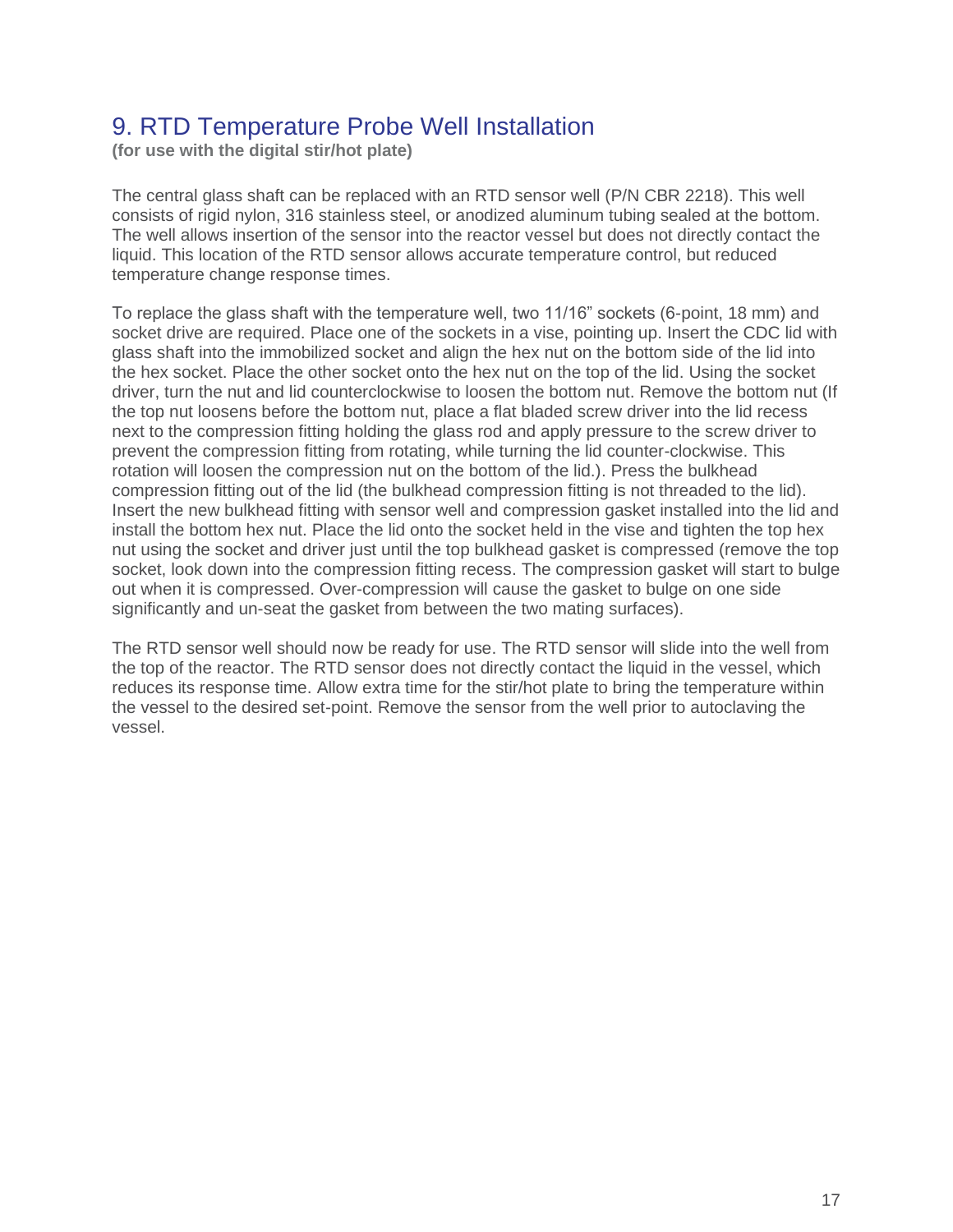# <span id="page-17-0"></span>10. Anaerobic CDC Biofilm Reactor® Assembly and Operation

### **Do Not Pressurize or Operate Under Vacuum**

The CDC Biofilm Reactor Lid Modification for anaerobic gas containment does not make the CDC Biofilm Reactor a pressure or vacuum containment vessel. The seals added to the lid are to aid in containment of anaerobic gases and to reduce oxygen migration into the vessel during anaerobic microbial growth. The CDC Biofilm vessel should always be vented.

The rubber flange gasket on the underside of the reactor lid can be torn easily. Ensure that the setscrews on the coupon holder rods are not protruding from the sides of the holder rods before inserting them into the reactor lid.

BioSurface Technologies does not recommend autoclaving with the lid clamps in place, nor is this necessary. All components of the Anaerobic CDC Reactor (CBR 90-3) are autoclavable and re-useable.

### **Assembly Instructions**

The modified lid system includes an O-ring seal and compression flanges, and a silicone flange gasket on the underside of the reactor lid. The silicone flange gasket will provide a light seal around each coupon holder rod when they are fully inserted into the lid. The compression rings and silicone O-ring, along with four stainless steel wingnuts, create a seal between the lid and the glass vessel.

The bottom compression ring (with screws mounted in four holes) should be lowered over the top of the glass vessel so that the screws are facing up. The plastic split ring is installed over the top of the glass vessel by opening the ring slit and working the ring over the glass vessel lip. The silicone O-ring is installed around the top of the glass vessel near the vessel lip. The top compression ring is placed over the top of the CDC Biofilm Reactor lid after it is installed, and the 4 holes are aligned with the screws on the bottom compression ring. The 4 wingnuts are then used to compress the rubber O-ring and underside of the reactor lid (avoid over-tightening the wingnuts by tightening them evenly around the lid to a finger-tight fit).

The lid ports on the Anaerobic CDC Biofilm Reactor have been replaced with polymer tubing. The coupon holder rod setscrews are 316 stainless steel and are not compatible with all anaerobic gases or anaerobic conditions (they will corrode under H2S or acidic anaerobic conditions). A set of nylon setscrews have been provided as replacement items for conditions which are not compatible with the stainless steel.

A clamp or containment ring should be used when mounting the reactor on a stir plate to prevent the reactor from tipping (the anaerobic containment system makes the reactor somewhat top-heavy).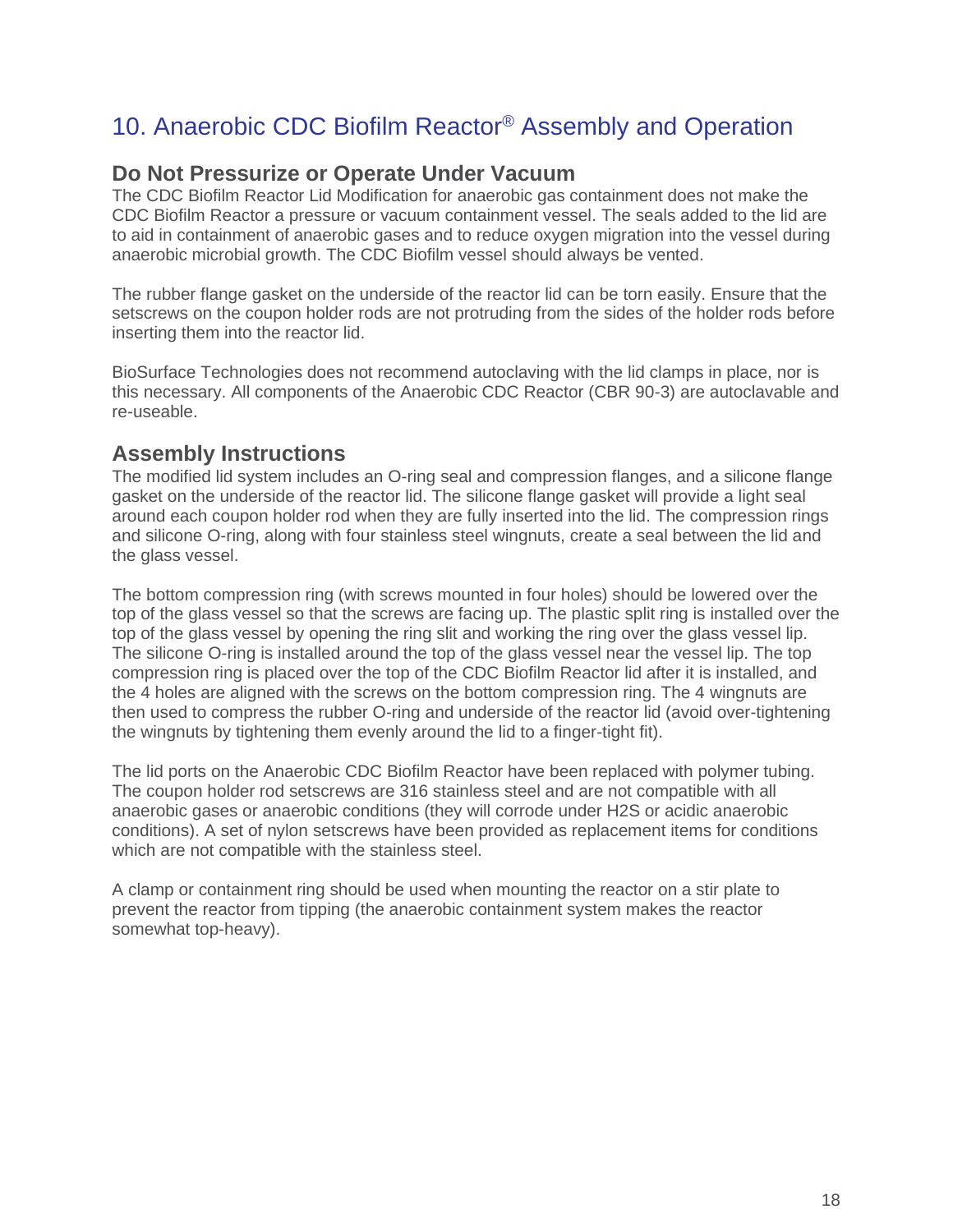# <span id="page-18-0"></span>11. CDC Biofilm Reactor® Reference Material

### <span id="page-18-1"></span>A. Standard Methods

### <span id="page-18-2"></span>*a. ASTM (www.astm.org)*

### *[ASTM E2562](http://webstore.ansi.org/RecordDetail.aspx?sku=ASTM+E2562-07)*

Standard Test Method for Quantification of *Pseudomonas aeruginosa* Biofilm Grown with High Shear and Continuous Flow using CDC Biofilm Reactor

### *ASTM E2871*

Standard Test Method for Evaluating Disinfectant Efficacy against Pseudomonas aeruginosa Biofilm Grown in CDC Biofilm Reactor using Single Tube Method

### *ASTM E3161*

Standard Practice for Preparing a Pseudomonas aeruginosa or Staphylococcus aureus Biofilm using the CDC Biofilm Reactor

### <span id="page-18-3"></span>*b. USEPA (www.epa.gov)*

#### *[MB-19](http://webstore.ansi.org/RecordDetail.aspx?sku=ASTM+E2562-07)*

Preparing a Pseudomonas aeruginosa or Staphylococcus aureus Biofilm using the CDC Biofilm Reactor.

#### *MB-20*

Single Tube Method for Determining the Efficacy of Disinfectants against Bacterial **Biofilm** 

### <span id="page-18-4"></span>B. Training Videos

Center for Biofilm Engineering Standardized Biofilm Methods Laboratory. "Single Tube Method Video." *YouTube*, uploaded by BiofilmFirst, 20 Aug. 2018, [www.youtube.com/watch?v=vwpxkOqYkhU.](http://www.youtube.com/watch?v=vwpxkOqYkhU)

---. "Intro for Standardized Biofilm Methods Laboratory Training Video." YouTube, uploaded by BiofilmFirst, 10 Oct. 2016, [www.youtube.com/watch?v=Rxi6pn--JOA.](http://www.youtube.com/watch?v=Rxi6pn--JOA)

---. "Chapter 01 Cleaning reactor components." YouTube, uploaded by BiofilmFirst, 26 July 2016, [www.youtube.com/watch?v=3eCeOyDASzk.](http://www.youtube.com/watch?v=3eCeOyDASzk)

---. "Chapter 02 Cleaning Coupons." YouTube, uploaded by BiofilmFirst, 26 July 2016, [www.youtube.com/watch?v=7AF21JBxB9w.](http://www.youtube.com/watch?v=7AF21JBxB9w)

---. "Chapter 03 Baffle Assembly." YouTube, uploaded by BiofilmFirst, 27 July 2016, [www.youtube.com/watch?v=vbp50MsEj\\_Y.](http://www.youtube.com/watch?v=vbp50MsEj_Y)

---. "Chapter 04 Bacterial Air Vent Assembly." YouTube, uploaded by BiofilmFirst, 27 July 2016, [www.youtube.com/watch?v=SVHvfEbH6e8.](http://www.youtube.com/watch?v=SVHvfEbH6e8)

---. "Chapter 05 Inoculation Port Assembly." YouTube, uploaded by BiofilmFirst, 27 July 2016, [www.youtube.com/watch?v=GcYPbg3J42U.](http://www.youtube.com/watch?v=GcYPbg3J42U)

---. "Chapter 06 Continuous Flow Tubing Assembly." YouTube, uploaded by BiofilmFirst, 27 July 2016, [www.youtube.com/watch?v=mbLzCeoDaDo.](http://www.youtube.com/watch?v=mbLzCeoDaDo)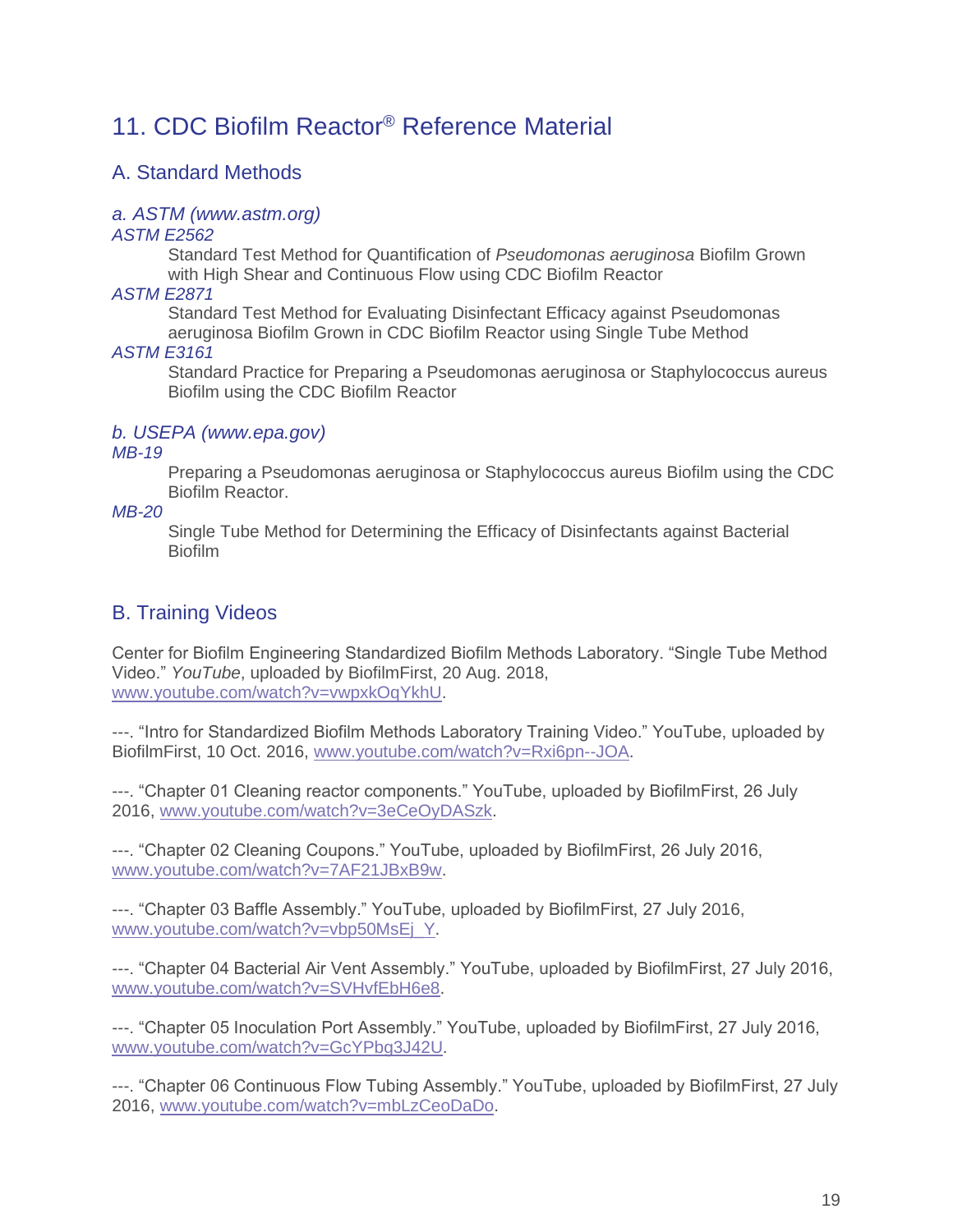---. "Chapter 07 Waste Carboy Assembly." YouTube, uploaded by BiofilmFirst, 25 July 2017, [www.youtube.com/watch?v=qiTrgdJ9DPg.](http://www.youtube.com/watch?v=qiTrgdJ9DPg)

---. "Chapter 08 Coupon Installation." YouTube, uploaded by BiofilmFirst, 27 July 2016, [www.youtube.com/watch?v=Aclmg\\_H2xvE.](http://www.youtube.com/watch?v=Aclmg_H2xvE)

---. "Chapter 09 Measuring Reactor Volume." YouTube, uploaded by BiofilmFirst, 27 July 2016, [www.youtube.com/watch?v=-RXF2JBhZWg&t=3s.](http://www.youtube.com/watch?v=-RXF2JBhZWg&t=3s)

---. "Chapter 10 Calculating Pump Flow Rate." YouTube, uploaded by BiofilmFirst, 27 July 2016, [www.youtube.com/watch?v=igMfU8P04vQ.](http://www.youtube.com/watch?v=igMfU8P04vQ)

---. "Chapter 11 Continuous Flow Media Carboy Assembly." YouTube, uploaded by BiofilmFirst, 27 July 2016, [www.youtube.com/watch?v=LnKcWwEhSgU.](http://www.youtube.com/watch?v=LnKcWwEhSgU)

---. "Chapter 12 Waste Carboy Assembly." YouTube, uploaded by BiofilmFirst, 27 July 2016, [www.youtube.com/watch?v=yWiNLZZR-4o.](http://www.youtube.com/watch?v=yWiNLZZR-4o)

---. "Chapter 13 Preparing Reactor and Medium for Sterilization." YouTube, uploaded by BiofilmFirst, 27 July 2016, [www.youtube.com/watch?v=zllYha4\\_c-s.](http://www.youtube.com/watch?v=zllYha4_c-s)

---. "Chapter 14 Addition of Batch Medium to the Reactor." YouTube, uploaded by BiofilmFirst, 27 July 2016, [www.youtube.com/watch?v=xtshqA66BU8&t=1s.](http://www.youtube.com/watch?v=xtshqA66BU8&t=1s)

---. "Chapter 15 Inoculation of the Reactor and Start of Batch Phase." YouTube, uploaded by BiofilmFirst, 17 Aug. 2016, [www.youtube.com/watch?v=GHUf4Em4JEs.](http://www.youtube.com/watch?v=GHUf4Em4JEs)

---. "Chapter 16 Preparation of Continuous Flow Medium." YouTube, uploaded by BiofilmFirst, 27 July 2016, [www.youtube.com/watch?v=YsiiyWSd9ZI.](http://www.youtube.com/watch?v=YsiiyWSd9ZI)

---. "Chapter 17 End of Batch Phase and Start of Continuous Flow Phase." YouTube, uploaded by BiofilmFirst, 27 July 2016, [www.youtube.com/watch?v=NfHZ0BwGAuY.](http://www.youtube.com/watch?v=NfHZ0BwGAuY)

---. "Chapter 18 End of Continuous Flow Phase and Sampling Day." YouTube, uploaded by BiofilmFirst, 27 July 2016, [www.youtube.com/watch?v=vdNb9amv6dI.](http://www.youtube.com/watch?v=vdNb9amv6dI)